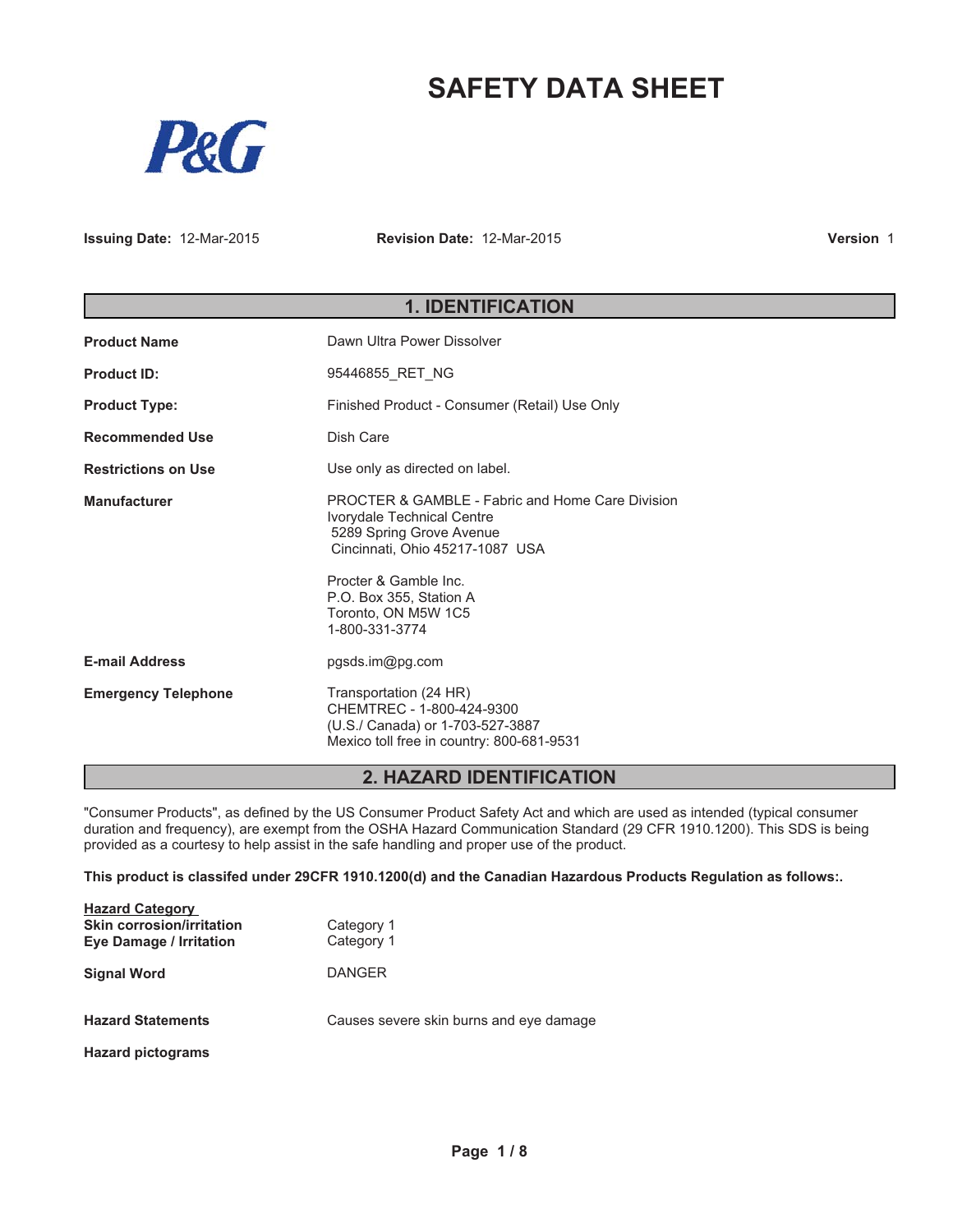

| <b>Precautionary Statements -</b><br><b>Prevention</b> | Do not breathe mist<br>Wash hands thoroughly after handling<br>Wear protective gloves and eye protection<br>Use with ventilation.                                                                                                                                                                                                                                                                                                                                                             |
|--------------------------------------------------------|-----------------------------------------------------------------------------------------------------------------------------------------------------------------------------------------------------------------------------------------------------------------------------------------------------------------------------------------------------------------------------------------------------------------------------------------------------------------------------------------------|
| <b>Precautionary Statements -</b><br><b>Response</b>   | IF IN EYES: Rinse cautiously with water for several minutes. Remove contact lenses, if<br>present and easy to do. Continue rinsing<br>Immediately call a POISON CENTER or doctor/physician<br>IF SWALLOWED: Rinse mouth. DO NOT induce vomiting.<br>Drink 1 or 2 glasses of water<br>IF ON SKIN (or hair): Remove/Take off immediately all contaminated clothing. Rinse skin<br>with water/shower<br>IF INHALED: Remove to fresh air and keep at rest in a position comfortable for breathing |
| <b>Precautionary Statements -</b><br><b>Storage</b>    | None                                                                                                                                                                                                                                                                                                                                                                                                                                                                                          |
| <b>Precautionary Statements -</b><br><b>Disposal</b>   | None                                                                                                                                                                                                                                                                                                                                                                                                                                                                                          |
| Hazards not otherwise classified<br>(HNOC)             | None                                                                                                                                                                                                                                                                                                                                                                                                                                                                                          |

# **3. COMPOSITION/INFORMATION ON INGREDIENTS**

**Ingredients are listed according to 29CFR 1910.1200 Appendix D and the Canadian Hazardous Products Regulation**

| <b>Chemical Name</b>                | <b>Synonyms</b> | <b>Trade Secret</b> | <b>CAS-No</b> | Weight %    |
|-------------------------------------|-----------------|---------------------|---------------|-------------|
| Dipropylene Glycol Butoxy Ether     |                 | No                  | 29911-28-2    | $5 - 10$    |
| Phenoxyethanol                      |                 | No                  | 122-99-6      | $5 - 10$    |
| 2-Aminoethanol                      |                 | No                  | 141-43-5      | $5 - 10$    |
| Benzenesulfonic acid,               |                 | <b>No</b>           | 28348-53-0    | $1 - 5$     |
| (1-methylethyl)-, sodium salt (1:1) |                 |                     |               |             |
| Amine oxides, C10-16-alkyldimethyl  |                 | No                  | 70592-80-2    | $1 - 5$     |
| Limonene                            |                 | No                  | 5989-27-5     | $0.1 - 1.0$ |

# **4. FIRST AID MEASURES**

### **First aid measures for different exposure routes**

| Eye contact                      | Rinse with plenty of water. Call a physician immediately.                                                                                           |
|----------------------------------|-----------------------------------------------------------------------------------------------------------------------------------------------------|
| <b>Skin contact</b>              | Rinse with plenty of water. Get medical attention if irritation develops and persists.                                                              |
| Ingestion                        | Drink 1 or 2 glasses of water. Do NOT induce vomiting. Get medical attention immediately if<br>symptoms occur.                                      |
| <b>Inhalation</b>                | IF INHALED: Remove to fresh air and keep at rest in a position comfortable for breathing.<br>Call a physician or poison control center immediately. |
| Most important symptoms/effects, | None under normal use conditions.                                                                                                                   |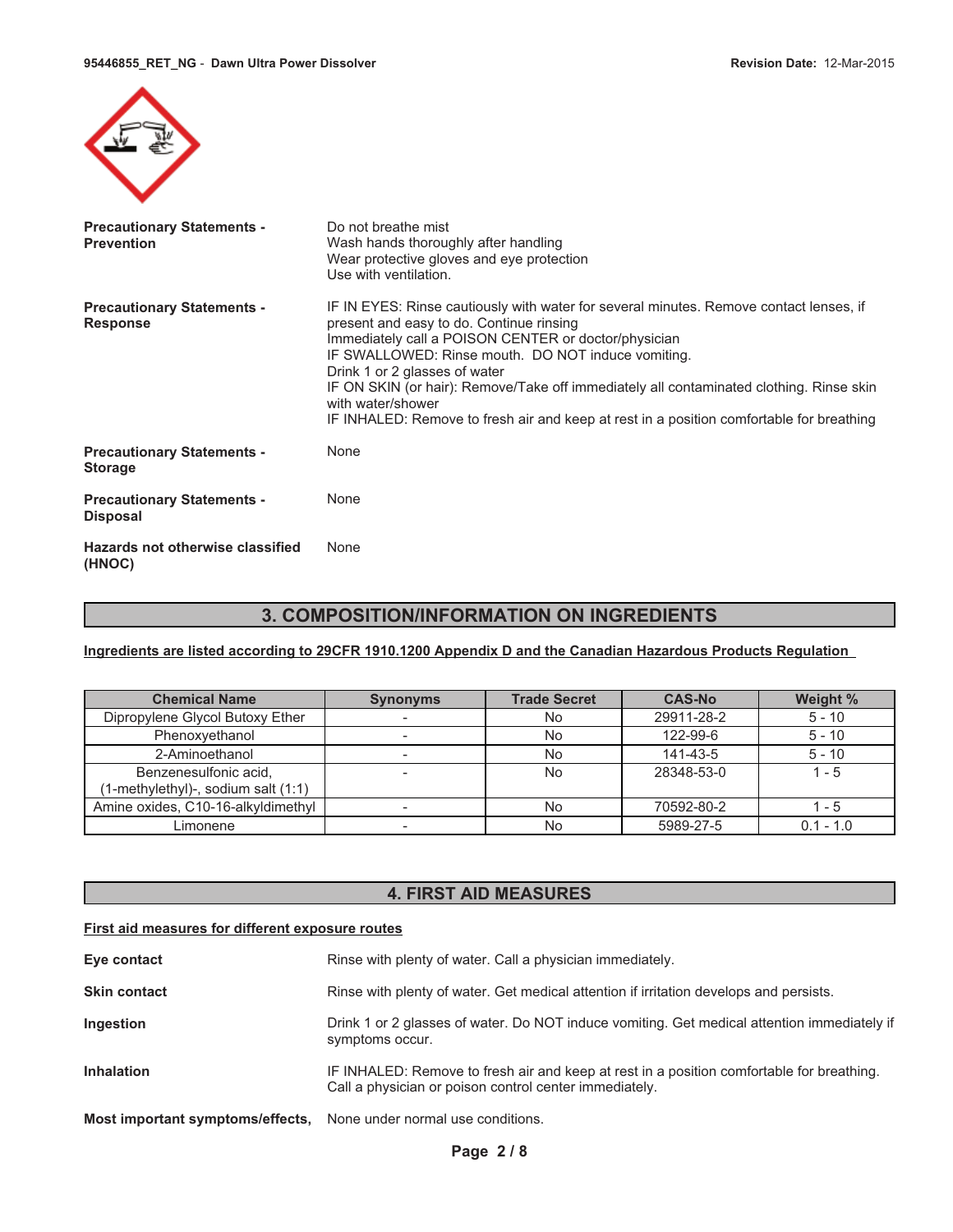#### **95446855\_RET\_NG** - **Dawn Ultra Power Dissolver Revision Date:** 12-Mar-2015

### **acute and delayed**

### **Indication of immediate medical attention and special treatment needed, if necessary**

**Notes to Physician** Treat symptomatically.

| <b>5. FIRE-FIGHTING MEASURES</b>                  |                                                                                                                                           |  |  |
|---------------------------------------------------|-------------------------------------------------------------------------------------------------------------------------------------------|--|--|
| Suitable extinguishing media                      | Dry chemical, CO <sub>2</sub> , alcohol-resistant foam or water spray.                                                                    |  |  |
| Unsuitable Extinguishing Media                    | None.                                                                                                                                     |  |  |
| <b>Special hazard</b>                             | None known.                                                                                                                               |  |  |
| Special protective equipment for<br>fire-fighters | As in any fire, wear self-contained breathing apparatus pressure-demand, MSHA/NIOSH<br>(approved or equivalent) and full protective gear. |  |  |
| Specific hazards arising from the<br>chemical     | None.                                                                                                                                     |  |  |

### **6. ACCIDENTAL RELEASE MEASURES**

#### **Personal precautions, protective equipment and emergency procedures**

|  | <b>Personal precautions</b> |  | Use personal protective equipment. Do not get in eyes, on skin, or on clothing. |
|--|-----------------------------|--|---------------------------------------------------------------------------------|
|--|-----------------------------|--|---------------------------------------------------------------------------------|

**Advice for emergency responders** Use personal protective equipment as required.

#### **Methods and materials for containment and cleaning up**

| <b>Methods for containment</b> | Absorb with earth, sand or other non-combustible material and transfer to containers for |
|--------------------------------|------------------------------------------------------------------------------------------|
|                                | later disposal.                                                                          |

**Methods for cleaning up** Contain spillage, and then collect with non-combustible absorbent material, (e.g. sand, earth, diatomaceous earth, vermiculite) and place in container for disposal according to local / national regulations (see section 13).

### **7. HANDLING AND STORAGE**

| <b>Precautions for safe handling</b>                         |                                                                                                                                                                                    |  |  |
|--------------------------------------------------------------|------------------------------------------------------------------------------------------------------------------------------------------------------------------------------------|--|--|
| Advice on safe handling                                      | Use personal protective equipment as required. Keep container closed when not in use.<br>Never return spills in original containers for re-use. Keep out of the reach of children. |  |  |
| Conditions for safe storage, including any incompatibilities |                                                                                                                                                                                    |  |  |
| <b>Storage Conditions</b>                                    | Keep containers tightly closed in a dry, cool and well-ventilated place.                                                                                                           |  |  |
| Incompatible products                                        | None known.                                                                                                                                                                        |  |  |
| <b>8. EXPOSURE CONTROLS/PERSONAL PROTECTION</b>              |                                                                                                                                                                                    |  |  |

### **Control parameters**

#### **Exposure Guidelines** .

| <b>Chemical Name</b> | <b>CAS-No</b> | <b>ACGIH TLV</b> | <b>OSHA PEL</b>      | <b>Mexico PEL</b>      |
|----------------------|---------------|------------------|----------------------|------------------------|
| 2-Aminoethanol       | 141-43-5      | STEL: 6 ppm      | TWA: 3 ppm           | Mexico: TWA 3 ppm      |
|                      |               | TWA: 3 ppm       | TWA: 6 $ma/m3$       | Mexico: TWA 8 mg/m $3$ |
|                      |               |                  | (vacated) TWA: 3 ppm | Mexico: STEL 6 ppm     |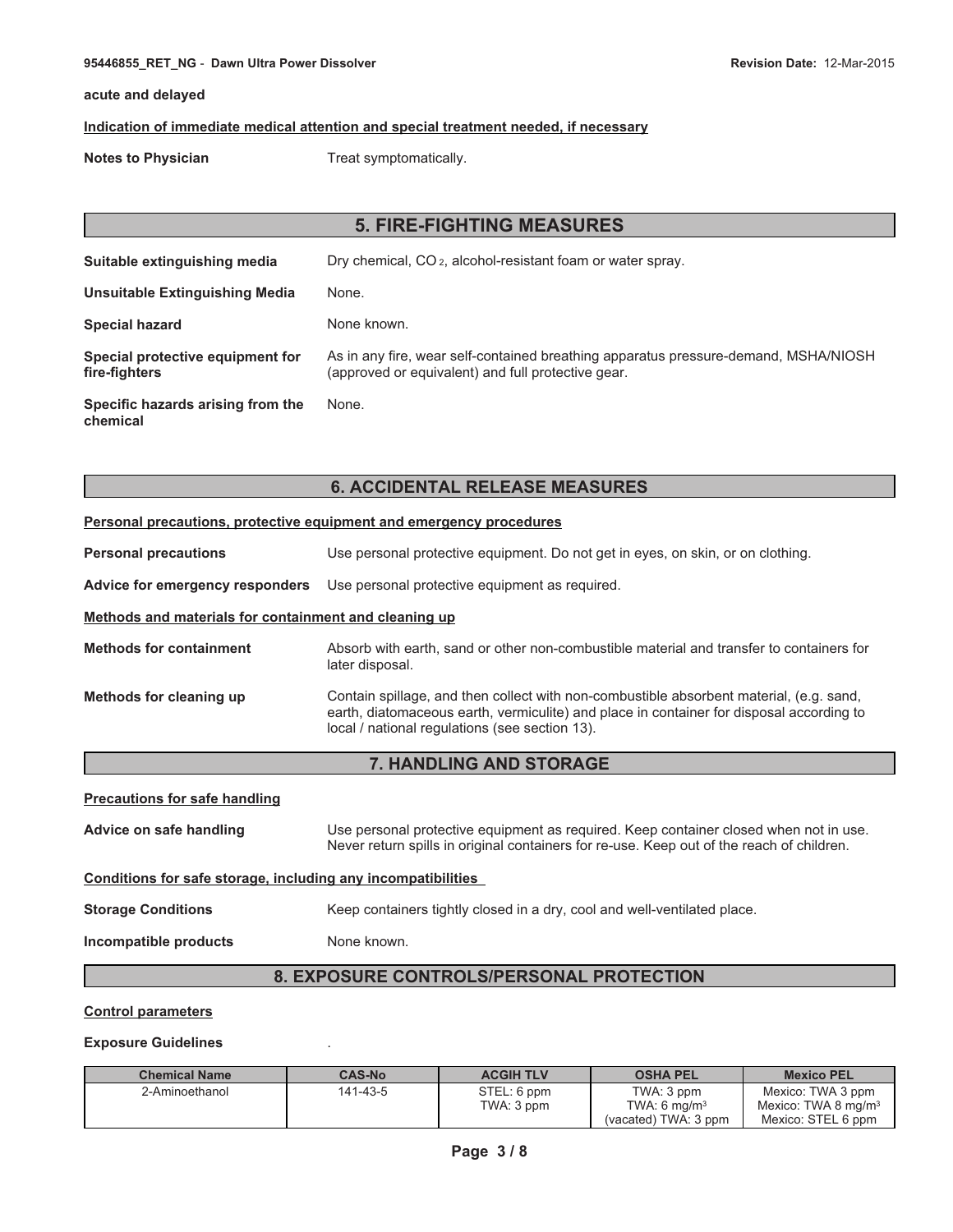|  |  |  | (vacated) STEL: 6 ppm<br>$\frac{1}{2}$ (vacated) STEL: 15 mg/m <sup>3</sup> | (vacated) TWA: 8 mg/m <sup>3</sup>   Mexico: STEL 15 mg/m <sup>3</sup> |
|--|--|--|-----------------------------------------------------------------------------|------------------------------------------------------------------------|
|--|--|--|-----------------------------------------------------------------------------|------------------------------------------------------------------------|

| <b>Chemical Name</b> | <b>CAS-No</b> | <b>Alberta</b>                                                                      | <b>Quebec</b>                                                                       | <b>Ontario TWAEV</b>                                    | <b>British Columbia</b>   |
|----------------------|---------------|-------------------------------------------------------------------------------------|-------------------------------------------------------------------------------------|---------------------------------------------------------|---------------------------|
| Phenoxyethanol       | 122-99-6      |                                                                                     |                                                                                     | TWA: 25 ppm<br>TWA: $141 \text{ mg/m}^3$<br><b>Skin</b> |                           |
| 2-Aminoethanol       | 141-43-5      | TWA: 3 ppm<br>TWA: $7.5 \text{ mg/m}^3$<br>STEL: 6 ppm<br>STEL: $15 \text{ mg/m}^3$ | TWA: 3 ppm<br>TWA: $7.5 \text{ mg/m}^3$<br>STEL: 6 ppm<br>STEL: $15 \text{ mg/m}^3$ | TWA: 3 ppm<br>STEL: 6 ppm                               | TWA: 3 ppm<br>STEL: 6 ppm |

No relevant exposure guidelines for other ingredients

| <b>Exposure controls</b>             |                                                                                                                                                                                                             |
|--------------------------------------|-------------------------------------------------------------------------------------------------------------------------------------------------------------------------------------------------------------|
| <b>Engineering Measures</b>          | <b>Distribution, Workplace and Household Settings:</b><br>Ensure adequate ventilation                                                                                                                       |
|                                      | <b>Product Manufacturing Plant (needed at Product-Producing Plant ONLY):</b><br>Where reasonably practicable this should be achieved by the use of local exhaust<br>ventilation and good general extraction |
| <b>Personal Protective Equipment</b> |                                                                                                                                                                                                             |
| <b>Eye Protection</b>                | Distribution, Workplace and Household Settings:<br>Requires Eye Protection                                                                                                                                  |
|                                      | Product Manufacturing Plant (needed at Product-Producing Plant ONLY):<br>Safety glasses with side-shields<br>If splashes are likely to occur, wear:<br>Tightly fitting safety goggles                       |
| <b>Hand Protection</b>               | <b>Distribution, Workplace and Household Settings:</b><br>Protective gloves                                                                                                                                 |
|                                      | <b>Product Manufacturing Plant (needed at Product-Producing Plant ONLY):</b><br>Protective gloves                                                                                                           |
| <b>Skin and Body Protection</b>      | <b>Distribution, Workplace and Household Settings:</b><br>Wear suitable protective clothing                                                                                                                 |
|                                      | Product Manufacturing Plant (needed at Product-Producing Plant ONLY):<br>Wear suitable protective clothing                                                                                                  |
| <b>Respiratory Protection</b>        | <b>Distribution, Workplace and Household Settings:</b><br>No special protective equipment required                                                                                                          |
|                                      | <b>Product Manufacturing Plant (needed at Product-Producing Plant ONLY):</b><br>In case of insufficient ventilation wear suitable respiratory equipment                                                     |

# **9. PHYSICAL AND CHEMICAL PROPERTIES**

**Physical State @20°C** liquid<br> **Appearance** opaque Appearance<br>Odor **Odor** Scented<br> **Odor threshold** No inform

**No information available**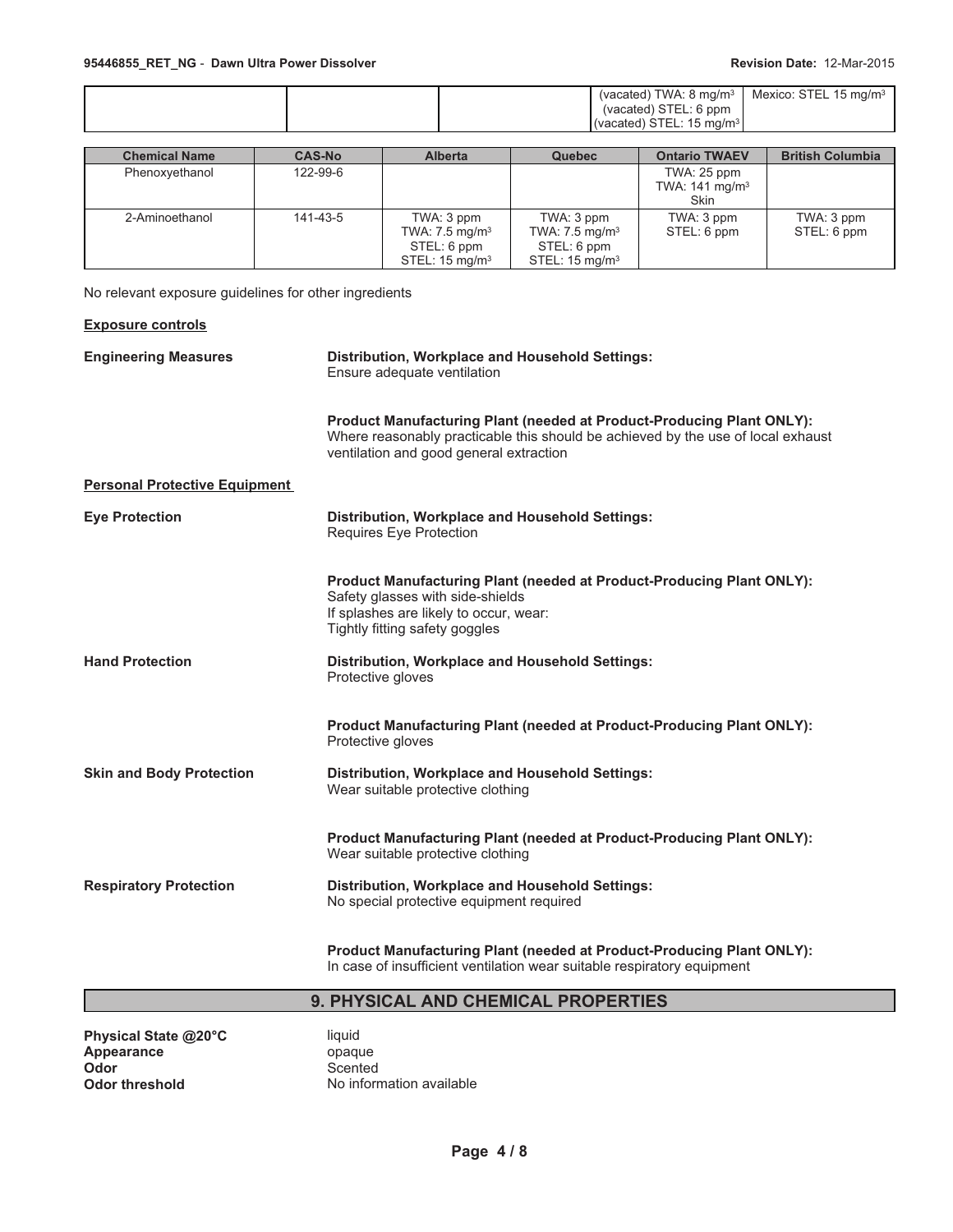#### **95446855\_RET\_NG** - **Dawn Ultra Power Dissolver**

| Property<br>pH value<br><b>Melting/freezing point</b><br>Boiling point/boiling range<br><b>Flash point</b><br><b>Evaporation rate</b><br>Flammability (solid, gas)<br><b>Flammability Limits in Air</b><br><b>Upper flammability limit</b><br><b>Lower Flammability Limit</b><br>Vapor pressure<br>Vapor density<br><b>Relative density</b><br><b>Water solubility</b><br>Solubility in other solvents<br>Partition coefficient: n-octanol/waterNo information available<br><b>Autoignition temperature</b><br><b>Decomposition temperature</b><br><b>Viscosity of Product</b><br><b>VOC Content (%)</b> | Values<br>13<br>No information available<br>No information available<br>$> 82.22$ °C / $> 180$ °F<br>No information available<br>No information available<br>No information available<br>No information available<br>No information available<br>No information available<br>$1.03 - 1.06$<br>100%<br>No information available<br>No information available<br>No information available<br>No information available<br>Products comply with US state and federal regulations for VOC content in consumer | Note<br>٠ |
|----------------------------------------------------------------------------------------------------------------------------------------------------------------------------------------------------------------------------------------------------------------------------------------------------------------------------------------------------------------------------------------------------------------------------------------------------------------------------------------------------------------------------------------------------------------------------------------------------------|---------------------------------------------------------------------------------------------------------------------------------------------------------------------------------------------------------------------------------------------------------------------------------------------------------------------------------------------------------------------------------------------------------------------------------------------------------------------------------------------------------|-----------|
|                                                                                                                                                                                                                                                                                                                                                                                                                                                                                                                                                                                                          | products.                                                                                                                                                                                                                                                                                                                                                                                                                                                                                               |           |

# **10. STABILITY AND REACTIVITY**

| <b>Reactivity</b>               | None under normal use conditions.        |  |
|---------------------------------|------------------------------------------|--|
| <b>Stability</b>                | Stable under normal conditions.          |  |
| <b>Hazardous polymerization</b> | Hazardous polymerization does not occur. |  |
| <b>Hazardous Reactions</b>      | None under normal processing.            |  |
| <b>Conditions to Avoid</b>      | None under normal processing.            |  |
| <b>Materials to avoid</b>       | None in particular.                      |  |

**Hazardous Decomposition Products** None under normal use.

# **11. TOXICOLOGICAL INFORMATION**

#### **Product Information Information on likely routes of exposure**

| <b>Inhalation</b>   | No known effect.                |  |
|---------------------|---------------------------------|--|
| <b>Skin contact</b> | May cause burns.                |  |
| <b>Ingestion</b>    | No known effect.                |  |
| Eye contact         | Risk of serious damage to eyes. |  |

### **Delayed and immediate effects as well as chronic effects from short and long-term exposure**

| <b>Acute toxicity</b>             | No known effect.                |
|-----------------------------------|---------------------------------|
| <b>Skin corrosion/irritation</b>  | Causes severe burns.            |
| Serious eye damage/eye irritation | Risk of serious damage to eyes. |
| <b>Skin sensitization</b>         | No known effect.                |
| <b>Respiratory sensitization</b>  | No known effect.                |
| Germ cell mutagenicity            | No known effect.                |
| <b>Neurological Effects</b>       | No known effect.                |
| <b>Reproductive toxicity</b>      | No known effect.                |
| <b>Developmental toxicity</b>     | No known effect.                |
| <b>Teratogenicity</b>             | No known effect.                |
| <b>STOT - single exposure</b>     | No known effect.                |
| <b>STOT - repeated exposure</b>   | No known effect.                |
| <b>Target Organ Effects</b>       | No known effect.                |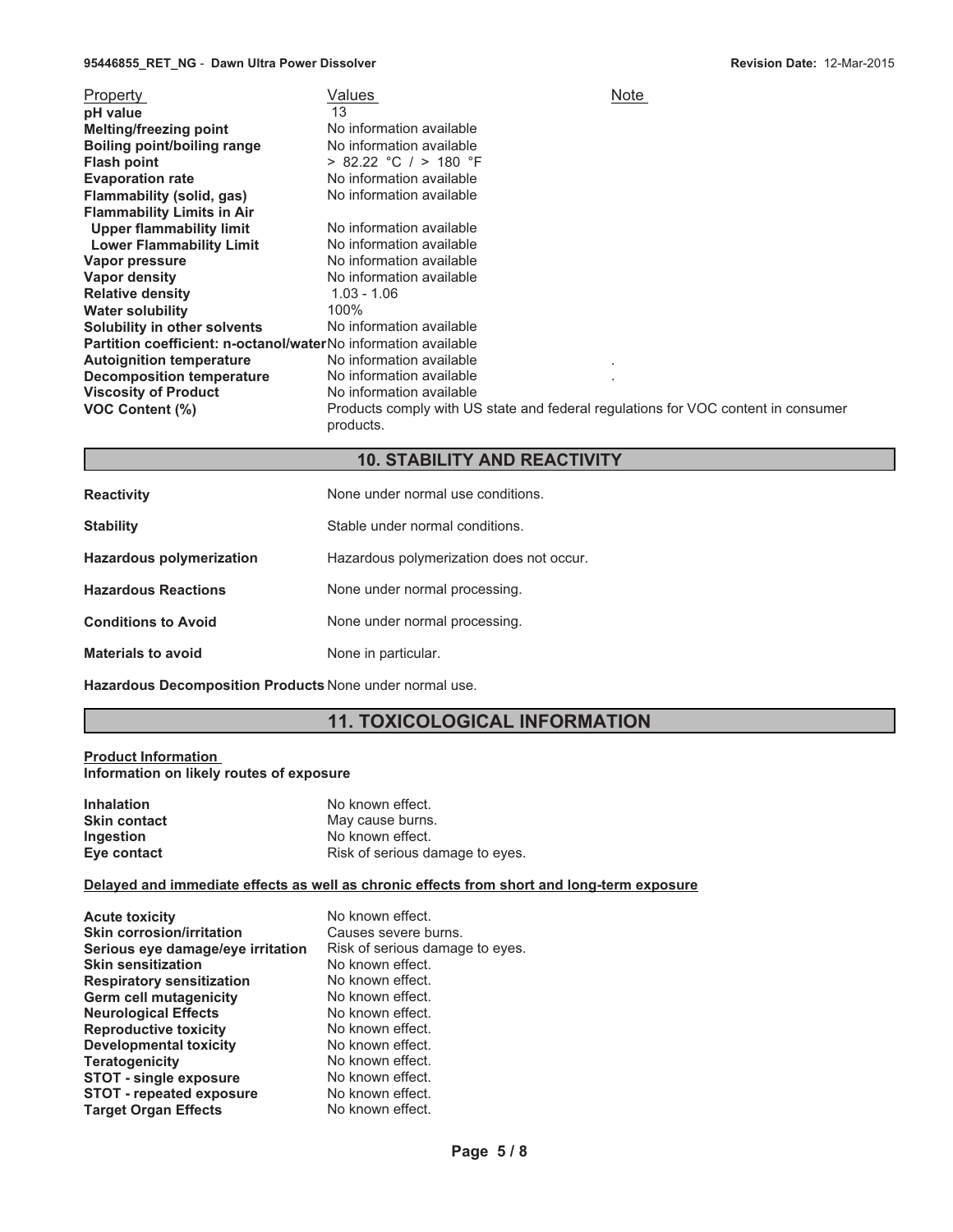#### **Aspiration hazard Carcinogenicity**

| No known effect. |  |
|------------------|--|
| No known effect  |  |

#### **Component Information**

| <b>Chemical Name</b>            | <b>CAS-No</b> | LD50 Oral                                                             | <b>LD50 Dermal</b>            | <b>LC50</b> Inhalation        |
|---------------------------------|---------------|-----------------------------------------------------------------------|-------------------------------|-------------------------------|
| Dipropylene Glycol Butoxy Ether | 29911-28-2    | 3700 mg/kg bw (OECD<br>401)                                           | > 2000 mg/kg bw (OECD<br>402) | > 2.04 mg/L air (OECD<br>403) |
| Phenoxvethanol                  | 122-99-6      | 1850 mg/kg (rat)                                                      | $2214$ mg/kg (rat)            |                               |
| 2-Aminoethanol                  | 141-43-5      | 1089 mg/kg bw (Similar to<br>OECD 401; standard acute<br>method; rat) | 1000 mg/kg (rabbit)           |                               |

# **12. ECOLOGICAL INFORMATION**

#### **Ecotoxicity**

The product is not expected to be hazardous to the environment.

| <b>Persistence and degradability</b> | No information available. |  |
|--------------------------------------|---------------------------|--|
| <b>Bioaccumulative potential</b>     | No information available. |  |
| <b>Mobility</b>                      | No information available. |  |
| Other adverse effects                | No information available. |  |

### **13. DISPOSAL CONSIDERATIONS**

#### **Waste treatment**

| Waste from Residues / Unused<br><b>Products</b>                 | Products covered by this SDS, in their original form, when disposed as waste, are corrosive<br>hazardous waste, D002, according to Federal RCRA regulations (40 CFR 261). Disposal<br>should be in accordance with local, state and federal regulations. |
|-----------------------------------------------------------------|----------------------------------------------------------------------------------------------------------------------------------------------------------------------------------------------------------------------------------------------------------|
| Contaminated packaging                                          | Disposal should be in accordance with applicable regional, national and local laws and<br>regulations.                                                                                                                                                   |
| California Hazardous Waste Codes 331<br>(non-household setting) |                                                                                                                                                                                                                                                          |

# **14. TRANSPORT INFORMATION**

| DOT                |                            |                                                                                           |
|--------------------|----------------------------|-------------------------------------------------------------------------------------------|
| UN no              |                            | <b>UN3266</b>                                                                             |
|                    | UN Proper shipping name    | Corrosive liquid, basic, inorganic, n.o.s.                                                |
| <b>Description</b> |                            | UN3266, Corrosive liquid, basic, inorganic, n.o.s., (monoethanolamine, sodium hydroxide), |
|                    |                            | 8, II                                                                                     |
|                    | <b>Hazard Class</b>        | 8                                                                                         |
|                    | <b>Packing Group</b>       | Ш                                                                                         |
|                    | <b>Marine pollutant</b>    | Yes.                                                                                      |
| <b>IMDG</b>        |                            |                                                                                           |
| <b>UN Number</b>   |                            | <b>UN3266</b>                                                                             |
|                    | UN Proper shipping name    | Corrosive liquid, basic, inorganic, n.o.s.                                                |
| <b>Description</b> |                            | UN3266, Corrosive liquid, basic, inorganic, n.o.s., (monoethanolamine, sodium hydroxide), |
|                    |                            | $8,$ II                                                                                   |
|                    | Transport hazard class(es) | 8                                                                                         |
|                    | <b>Packing Group</b>       | Ш                                                                                         |
| IATA               |                            |                                                                                           |
| UN no              |                            | UN3266                                                                                    |
|                    |                            |                                                                                           |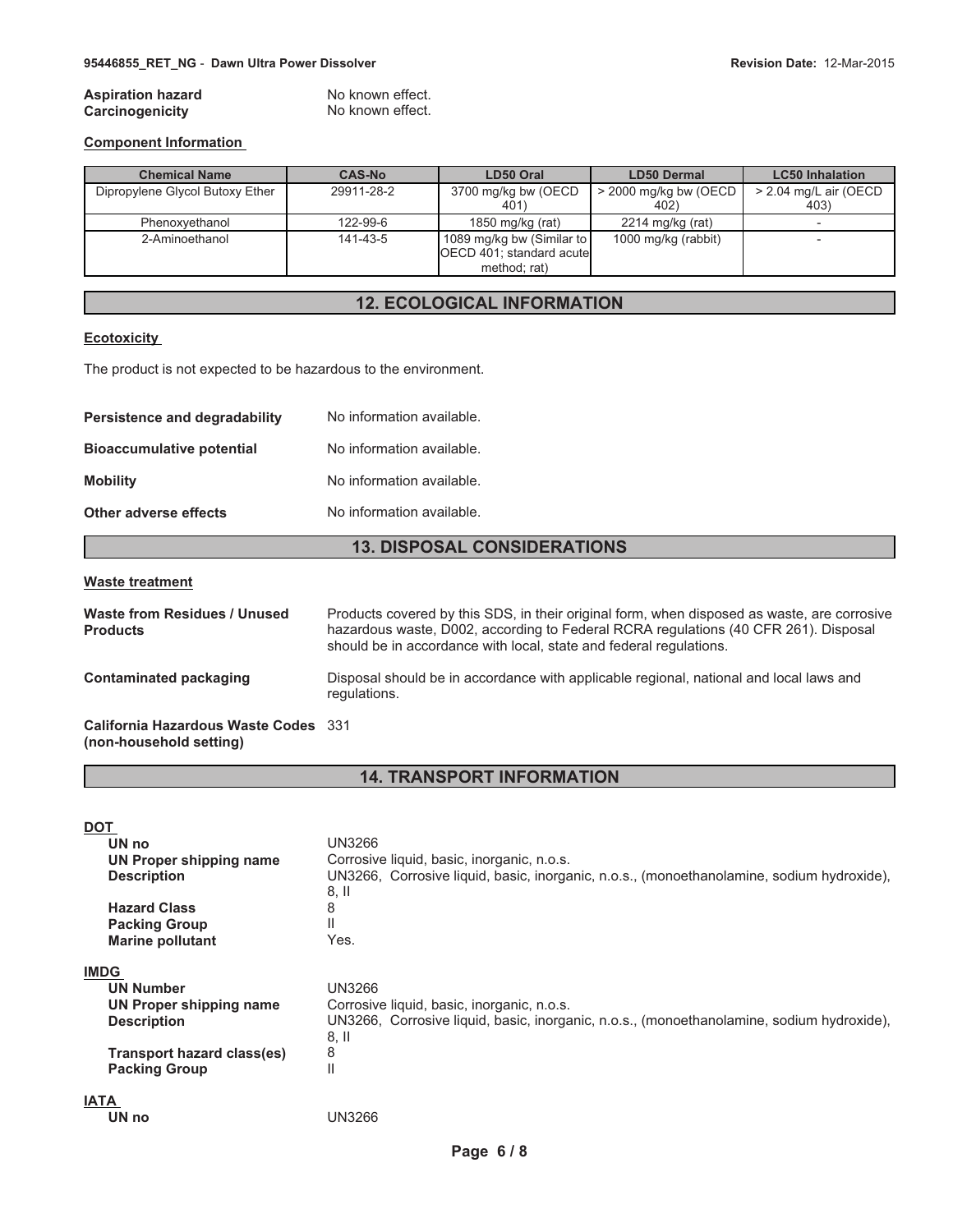| UN Proper shipping name | Corrosive liquid, basic, inorganic, n.o.s.                                                |
|-------------------------|-------------------------------------------------------------------------------------------|
| <b>Description</b>      | UN3266, Corrosive liquid, basic, inorganic, n.o.s., (monoethanolamine, sodium hydroxide), |
|                         | 8. II                                                                                     |
| <b>Hazard Class</b>     | Χ                                                                                         |
| <b>Packing Group</b>    |                                                                                           |

# **15. REGULATORY INFORMATION**

#### **U.S. Federal Regulations**

#### **SARA 313**

Section 313 of Title III of the Superfund Amendments and Reauthorization Act of 1986 (SARA). This product contains a chemical or chemicals which are subject to the reporting requirements of the Act and Title 40 of the Code of Federal Regulations, Part 372:

| <b>Chemical Name</b> | <b>CAS-No</b> | <b>SARA 313 - Threshold Values %</b> |
|----------------------|---------------|--------------------------------------|
| Phenoxvethanol       | 122-99-6      | $\cdot$ $\cdot$                      |

#### **CERCLA**

This material, as supplied, contains one or more substances regulated as a hazardous substance under the Comprehensive Environmental Response Compensation and Liability Act (CERCLA) (40 CFR 302):

| <b>Chemical Name</b> | <b>CAS-No</b> | <b>Hazardous</b><br><b>Substances RQs</b> | <b>Extremely Hazardous   CERCLA/SARA 302</b><br><b>Substances RQs</b> | <b>TPQ</b> |
|----------------------|---------------|-------------------------------------------|-----------------------------------------------------------------------|------------|
| Sodium hydroxide     | 1310-73-2     | 1000 lb                                   |                                                                       |            |

#### **Clean Air Act, Section 112 Hazardous Air Pollutants (HAPs) (see 40 CFR 61)**

This product contains the following substance(s) which are either listed as hazardous air pollutants (HAPS) or VOC's per the Clean Air Act:

| <b>Chemical Name</b> | <b>CAS-No</b> | CAA (Clean Air Act) - 1990<br><b>Hazardous Air Pollutants</b> |
|----------------------|---------------|---------------------------------------------------------------|
| Phenoxvethanol       | 122-99-6      |                                                               |

#### **Clean Water Act**

This product contains the following substances which are regulated pollutants pursuant to the Clean Water Act (40 CFR 122.21 and 40 CFR 122.42):

| <b>Chemical Name</b> | <b>CAS-No</b> | <b>CWA - Reportable</b><br>Quantities | <b>CWA - Toxic</b><br><b>Pollutants</b> | <b>CWA - Priority</b><br><b>Pollutants</b> | <b>CWA - Hazardous</b><br><b>Substances</b> |
|----------------------|---------------|---------------------------------------|-----------------------------------------|--------------------------------------------|---------------------------------------------|
| Sodium hvdroxide     | 1310-73-2     | 1000 lb                               |                                         |                                            |                                             |

#### **California Proposition 65**

This product is not subject to warning labeling under California Proposition 65.

#### **U.S. State Regulations (RTK)**

| <b>Chemical Name</b> | <b>CAS-No</b> | <b>New Jersey</b> |
|----------------------|---------------|-------------------|
| Phenoxvethanol       | 122-99-6      |                   |
| ∠-Aminoethanol       | 141-43-5      |                   |

| Chemical<br><b>Name</b>                             | <b>AS-No</b>                      | <b>Massachusetts</b> |
|-----------------------------------------------------|-----------------------------------|----------------------|
| $\Delta$ $\sim$<br>-----<br>unanoi<br>тиное<br>∕−HI | $\Lambda$ <sup>-</sup><br>ن-43- " |                      |

| <b>Chemical Name</b> | <b>CAS-No</b>  | <b>Pennsylvania</b> |
|----------------------|----------------|---------------------|
| Phenoxvethanol       | 122-99-6       |                     |
| 2-Aminoethanol       | $141 - 43 - 5$ |                     |
| Sodium hydroxide     | 1310-73-2      |                     |

### **International Inventories**